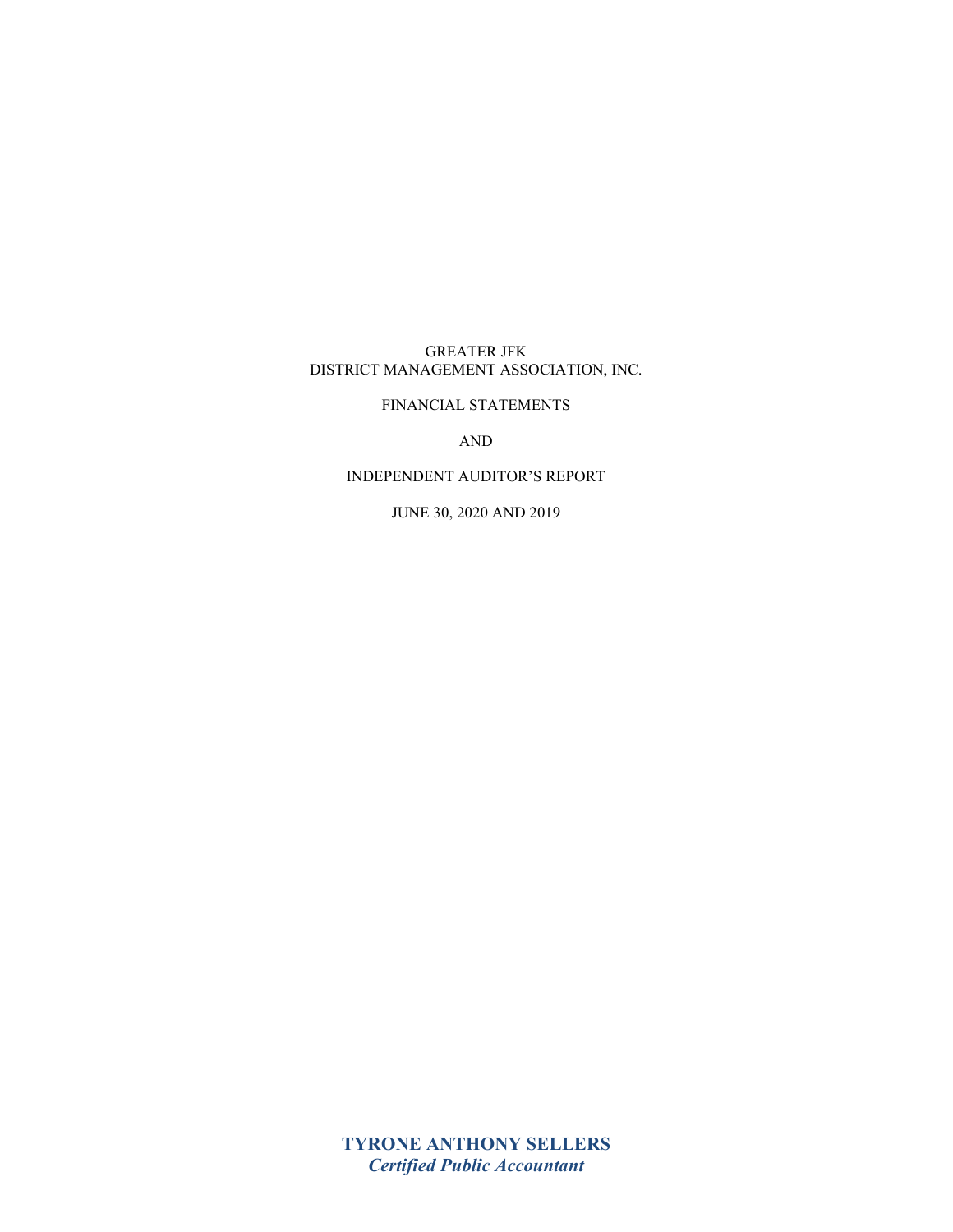# - CONTENTS -

| Independent Auditor's Report                      | Page 1    |
|---------------------------------------------------|-----------|
| <b>Statements of Financial Position</b>           | Page 2    |
| Statements of Activities and Change in Net Assets | Page 3    |
| <b>Statements of Functional Expenses</b>          | Page 4    |
| <b>Statements of Cash Flows</b>                   | Page 5    |
| Notes to Financial Statements                     | Pages 6-8 |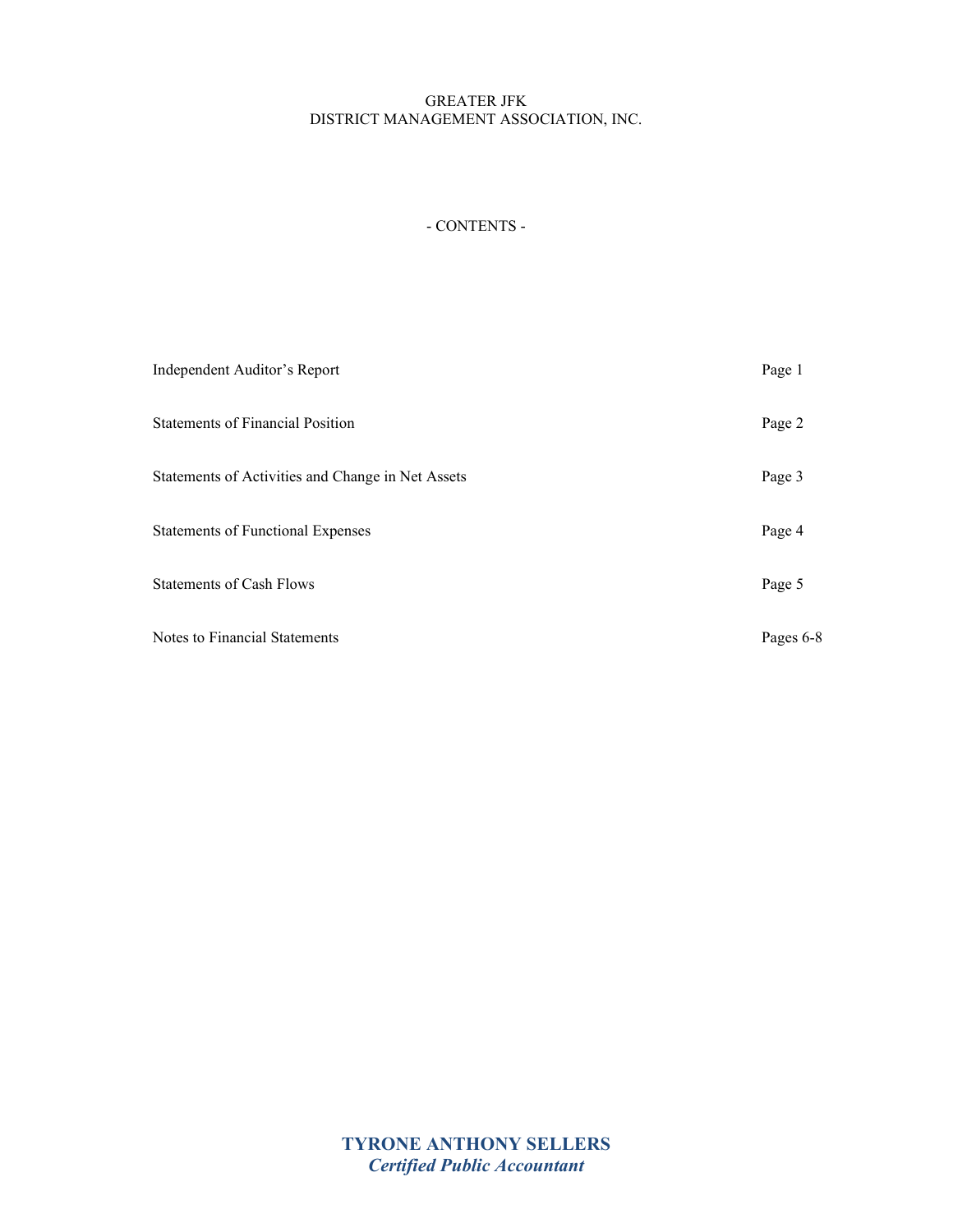*115-03 Farmers Blvd. Saint Albans, NY 11412 Tel (718) 341-8770* 

### INDEPENDENT AUDITOR'S REPORT

To the Board of Directors Greater JFK District Management Association, Inc. Jamaica, New York

#### *Report on the Financial Statements*

I have audited the accompanying financial statements of Greater JFK District Management Association, Inc. (the "Organization"), which comprise the statement of financial position as of June 30, 2020 and the related statements of activities and change in net assets, functional expenses and cash flows for the year then ended, and the related notes to the financial statements.

#### *Management's Responsibility for the Financial Statements*

Management is responsible for the preparation and fair presentation of these financial statements in accordance with accounting principles generally accepted in the United States of America; this includes the design, implementation, and maintenance of internal control relevant to the preparation and fair presentation of financial statements that are free from material misstatement, whether due to fraud or error.

#### *Auditor's Responsibility*

My responsibility is to express an opinion on these financial statements based on my audit. I conducted my audit in accordance with auditing standards generally accepted in the United States of America. Those standards require that I plan and perform the audit to obtain reasonable assurance about whether the financial statements are free of material misstatement.

An audit involves performing procedures to obtain audit evidence about the amounts and disclosures in the financial statements. The procedures selected depend on the auditor's judgment, including the assessment of the risks of material misstatement of the financial statements, whether due to fraud or error. In making those risk assessments, the auditor considers internal control relevant to the entity's preparation and fair presentation of the financial statements in order to design audit procedures that are appropriate in the circumstances, but not for the purpose of expressing an opinion on the effectiveness of the entity's internal control. Accordingly, I express no such opinion. An audit also includes evaluating the appropriateness of accounting policies used and the reasonableness of significant accounting estimates made by management, as well as evaluating the overall presentation of the financial statements.

I believe that the audit evidence I have obtained is sufficient and appropriate to provide a basis for my audit opinion.

### *Opinion*

In my opinion, the financial statements referred to above present fairly, in all material respects, the financial position of Greater JFK District Management Association, Inc. as of June 30, 2020, and the changes in its net assets and its cash flows for the year ended in conformity with accounting principles generally accepted in the United States of America.

## *Report on Summarized Comparative Information*

I have previously audited Greater JFK District Management Association, Inc.'s 2019 financial statements, and expressed an unmodified opinion on those financial statements in my report dated August 29, 2019. In my opinion, the summarized comparative information presented herein as of and for the year ended June 30, 2019, is consistent, in all material respects, with the audited financial statements from which it has been derived.

Saint Albans, New York November 25, 2020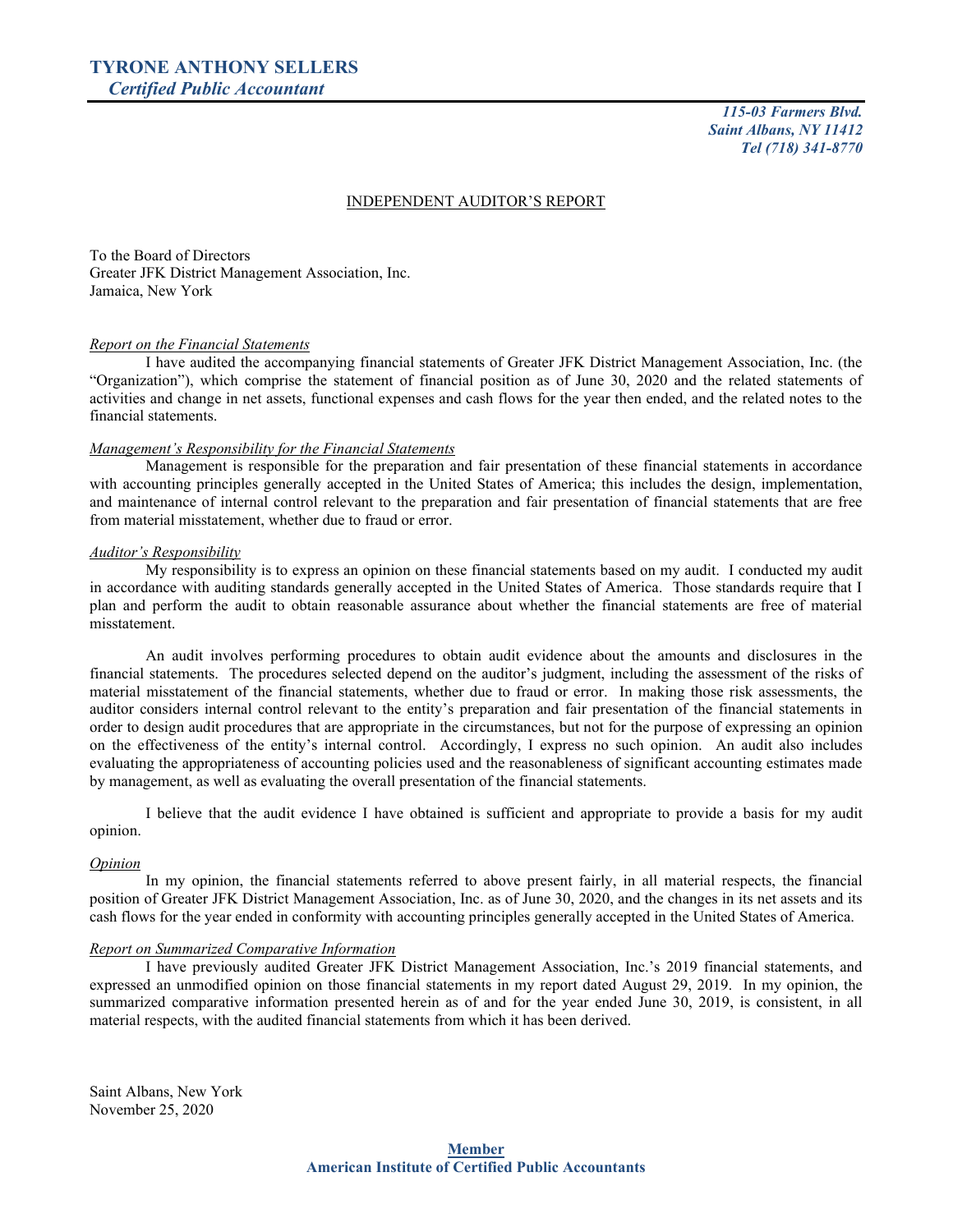### Page 2

## GREATER JFK DISTRICT MANAGEMENT ASSOCIATION, INC.

## STATEMENTS OF FINANCIAL POSITION

## AS OF JUNE 30, 2020 AND 2019

## ASSETS

|                                  |                                   | 2020     | 2019          |
|----------------------------------|-----------------------------------|----------|---------------|
| <b>Current Assets</b>            |                                   |          |               |
| Cash                             |                                   | 871,942  | \$<br>629,270 |
| <b>Grant Receivable</b>          |                                   |          |               |
| Prepaid Expenses                 |                                   | 1,993    | 2,620         |
| <b>Total Current Assets</b>      |                                   | 873,935  | 631,890       |
| <b>Fixed Assets</b>              |                                   |          |               |
| Office Furniture & Equipment     |                                   | 16,590   | 10,696        |
| Less Accumulated Depreciation    |                                   | (4, 488) | (2,350)       |
| <b>Total Fixed Assets</b>        |                                   | 12,102   | 8,346         |
| Other Asset                      |                                   |          |               |
| Rent security deposit            |                                   | 1,000    | 1,000         |
| <b>Total Assets</b>              | \$                                | 887,037  | \$<br>641,236 |
|                                  | <b>LIABILITIES AND NET ASSETS</b> |          |               |
| <b>Current Liabilities</b>       |                                   |          |               |
| Accounts payable                 | \$                                | 52,875   | \$<br>5,000   |
| Net Assets                       |                                   |          |               |
| Without donor restrictions       |                                   | 834,162  | 636,236       |
| Total Liabilities and Net Assets | \$                                | 887,037  | \$<br>641,236 |

The accompanying notes are an integral part of these statements.

**TYRONE ANTHONY SELLERS** *Certified Public Accountant*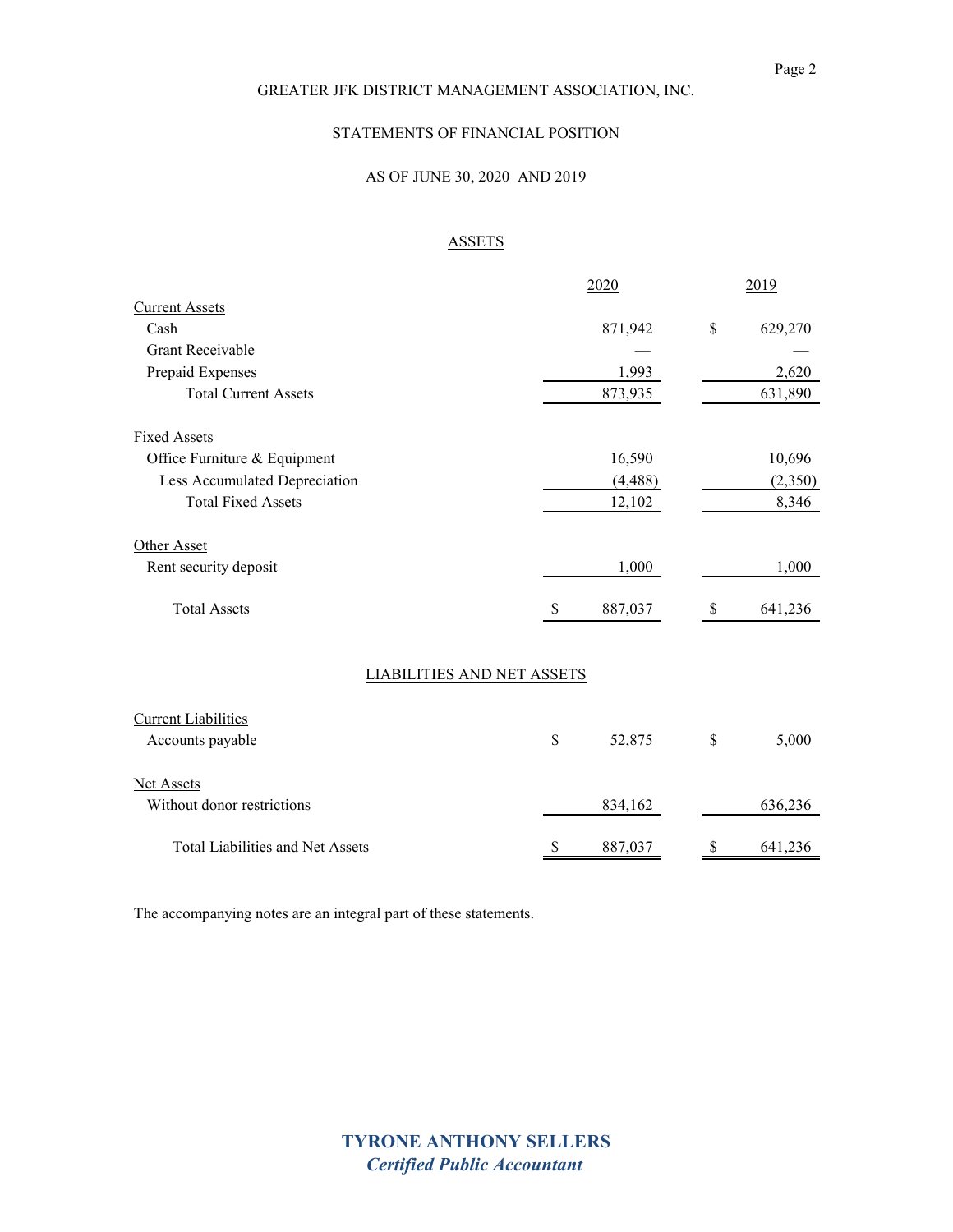## STATEMENTS OF ACTIVITIES AND CHANGE IN NET ASSETS

# FOR THE YEAR ENDED JUNE 30, 2020 WITH COMPARATIVE TOTALS FOR THE YEAR ENDED JUNE 30, 2019

|                                                       | 2020 |               |            |              |    |         |               |
|-------------------------------------------------------|------|---------------|------------|--------------|----|---------|---------------|
|                                                       |      | Without Donor | With Donor |              |    |         | 2019          |
|                                                       |      | Restrictions  |            | Restrictions |    | Total   | Total         |
| Revenues and other support                            |      |               |            |              |    |         |               |
| <b>Assessment Revenue</b>                             | \$   | 500,000       | \$         |              | \$ | 500,000 | \$<br>500,000 |
| Contributions                                         |      | 2,750         |            |              |    | 2,750   |               |
| Interest Income                                       |      |               |            |              |    |         |               |
| Total before net assets released<br>from restrictions |      | 502,750       |            |              |    | 502,750 | 500,000       |
| Net assets released from restrictions:                |      |               |            |              |    |         |               |
| Total revenues and other support                      |      | 502,750       |            |              |    | 502,750 | 500,000       |
| Expenses                                              |      |               |            |              |    |         |               |
| <b>Technical Services and Planning</b>                |      | 43,023        |            |              |    | 43,023  | 38,288        |
| Sanitation and Maintenance                            |      | 102,746       |            |              |    | 102,746 | 35,504        |
| Public Safety and Security                            |      | 19,301        |            |              |    | 19,301  | 12,203        |
| District Identity and Marketing                       |      | 70,218        |            |              |    | 70,218  | 49,168        |
| Management & General                                  |      | 69,536        |            |              |    | 69,536  | 75,289        |
| Total expenses                                        |      | 304,824       |            |              |    | 304,824 | 210,452       |
| Change in Net Assets                                  |      | 197,926       |            |              |    | 197,926 | 289,548       |
| Net assets at beginning of year                       |      | 636,236       |            |              |    | 636,236 | 346,688       |
| Net assets at end of year                             |      | 834,162       |            |              |    | 834,162 | 636,236       |

The accompanying notes are an integral part of this statement.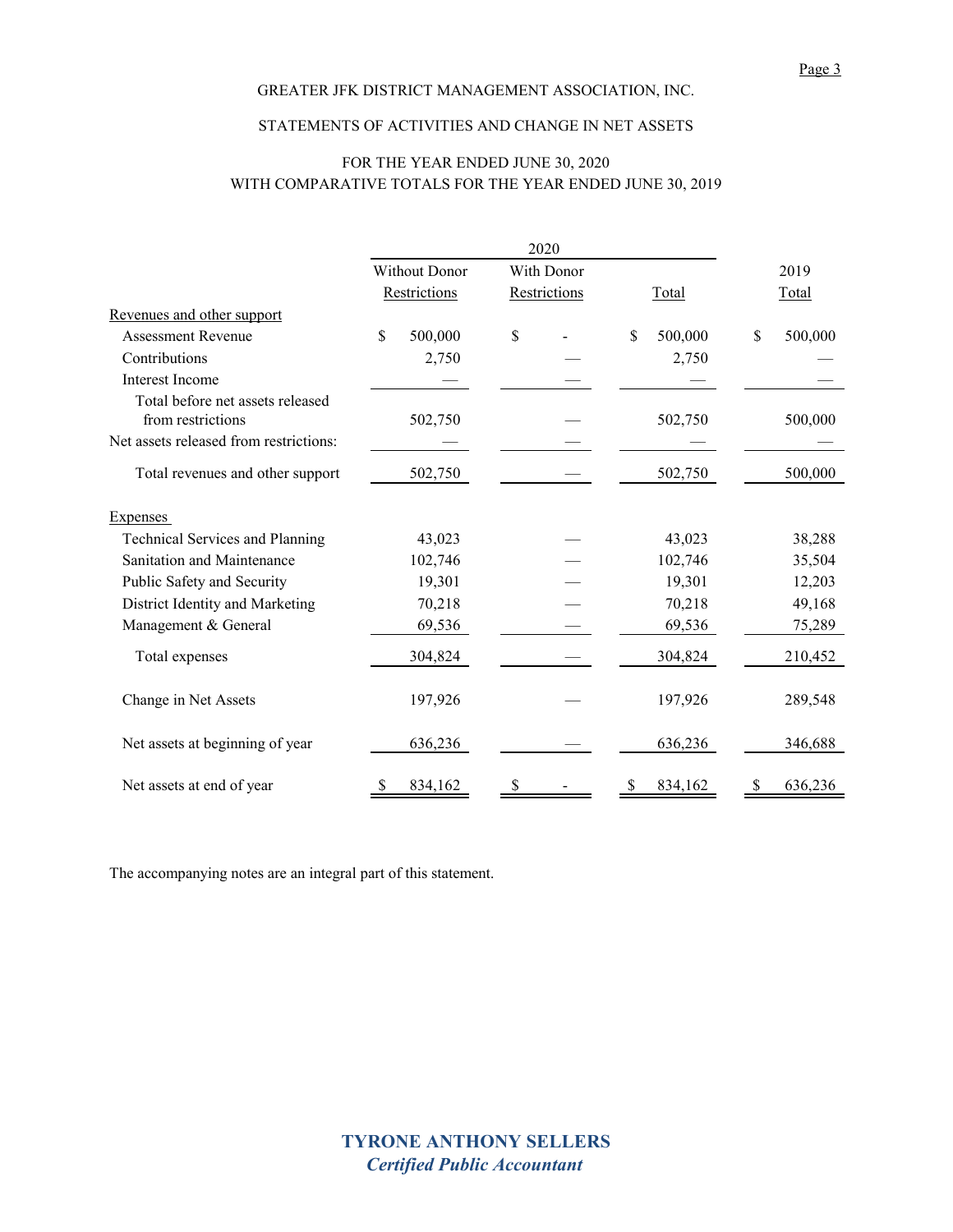### STATEMENTS OF FUNCTIONAL EXPENSES

## FOR THE YEAR ENDED JUNE 30, 2020 WITN COMPARATIVE TOTALS FOR THE YEAR ENDED JUNE 30, 2019

|                                    |            |              | 2020          |             |               |                 |                 |
|------------------------------------|------------|--------------|---------------|-------------|---------------|-----------------|-----------------|
|                                    | Technical  | Sanitation   | Public Safety | District    | Management    | 2020            | 2019            |
|                                    | Services & | and          | and           | Identity &  | and           | Total           | Total           |
|                                    | Planning   | Maintenance  | Security      | Marketing   | General       | <b>Expenses</b> | <b>Expenses</b> |
| Payroll                            | 27,082     | \$<br>9,028  | S<br>13,541   | S<br>13,541 | \$.<br>27,143 | \$90,335        | 75,000<br>\$    |
| Payroll taxes and fringes          | 5,533      | 1,844        | 2,766         | 2,766       | 5,301         | 18,210          | 13,802          |
| Consultants                        | 3,709      | 436          |               | 218         | 12,918        | 17,281          | 23,678          |
| <b>Contracted Services</b>         | 414        | 4,133        | 207           | 15,207      | 415           | 20,376          | 3,780           |
| Office and Related Costs           |            |              |               |             | 3,346         | 3,346           | 5,509           |
| Printing and Copying               |            |              |               |             |               |                 | 1,996           |
| Dues and Subscriptions             | 710        |              |               | 355         | 3,015         | 4,080           | 4,089           |
| Occupancy Costs                    | 4,039      | 1,346        | 2,019         | 2,019       | 5,203         | 14,626          | 14,675          |
| Insurance                          | 1,536      | 512          | 768           | 768         | 998           | 4,582           | 3,498           |
| Annual meeting                     |            |              |               | 683         | 171           | 854             | 20,365          |
| Program expense                    |            |              |               | 4,944       |               | 4,944           |                 |
| Sanitation                         |            | 85,447       |               |             |               | 85,447          | 23,369          |
| Marketing and Communications       |            |              |               | 29,717      |               | 29,717          | 12,564          |
| Travel, Meetings and Related Costs |            |              |               |             | 8,617         | 8,617           | 6,358           |
| Miscellaneous                      |            |              |               |             | 271           | 271             | 60              |
| Depreciation                       |            |              |               |             | 2,138         | 2,138           | 1,710           |
| Total                              | 43,023     | 102,746<br>S | 19,301        | 70,218      | 69,536        | \$304,824       | \$210,453       |

The accompanying notes are an integral part of this statement.

**TYRONE ANTHONY SELLERS** *Certified Public Accountant*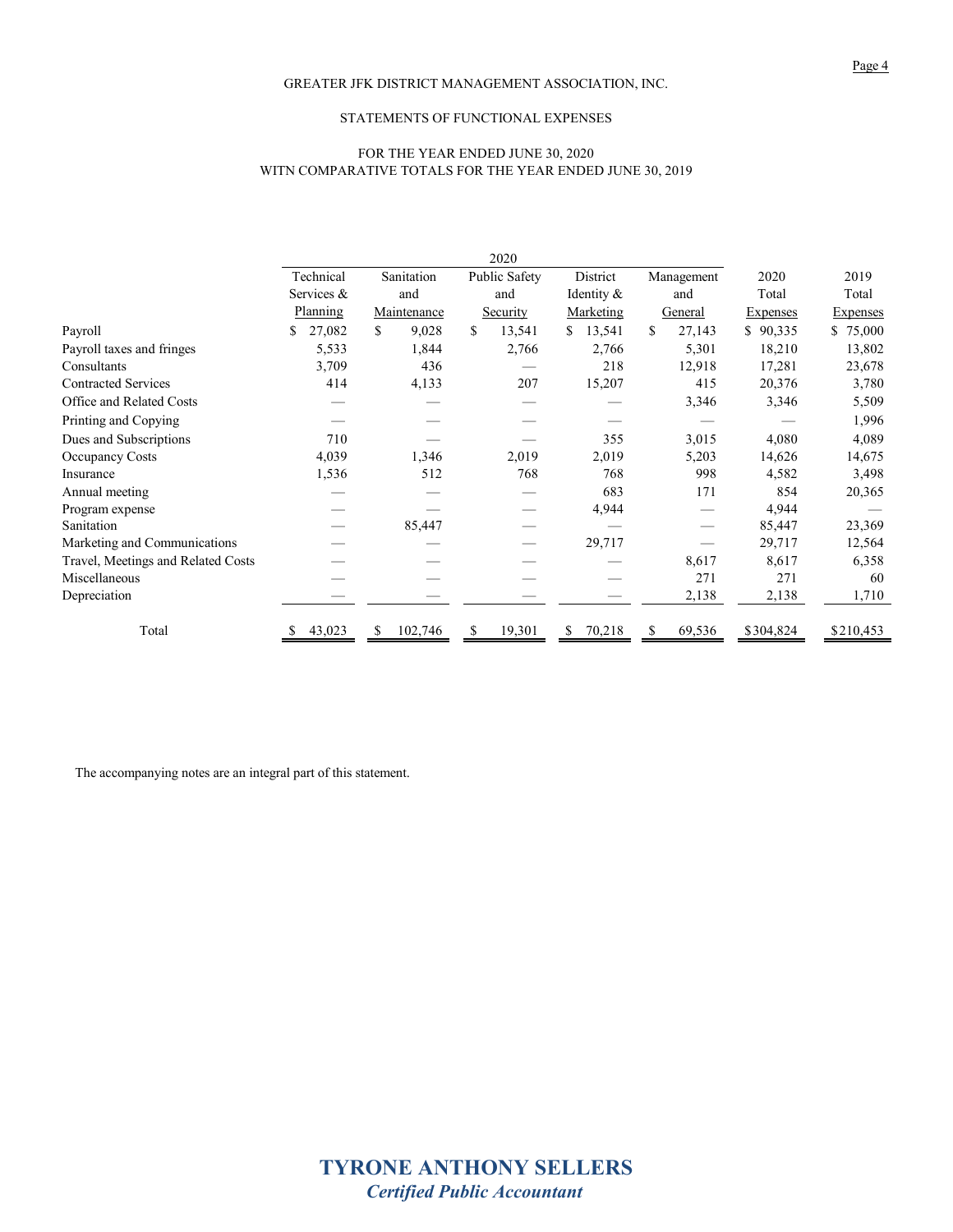## STATEMENTS OF CASH FLOWS

## FOR THE YEARS ENDED JUNE 30, 2019 AND 2018

|                                                                   | 2020          | 2019          |
|-------------------------------------------------------------------|---------------|---------------|
| Cash Flows From Operating Activities<br>Change in net assets      | \$<br>197,926 | \$<br>289,548 |
| Adjustments to reconcile change in net assets                     |               |               |
| to net cash provided by operating activities                      |               |               |
| Depreciation expense                                              | 2,138         | 1,710         |
| Decrease (increase) in operational assets                         |               |               |
| Prepaid insurance                                                 | 627           | (1, 448)      |
| Rent security deposit                                             |               | (1,000)       |
| Increase (decrease) in operational liabilities                    |               |               |
| Accounts payable                                                  | 47,875        |               |
| Net cash provided by operating activities                         | 248,566       | 288,810       |
| <b>Cash Flows From Investing Activities</b>                       |               |               |
| Purchase of office furniture & equipment                          | (5,894)       | (4,296)       |
| Net cash used in investing activities                             | (5,894)       | (4,296)       |
| Net increase in cash                                              | 242,672       | 284,514       |
| Cash balance at beginning of year                                 | 629,270       | 344,756       |
| Cash balance at end of year                                       | 871,942<br>-S | 629,270<br>S  |
| Supplemental Information for Cash Flows<br>Cash paid for interest | \$            | \$            |

The accompanying notes are an integral part of these statements.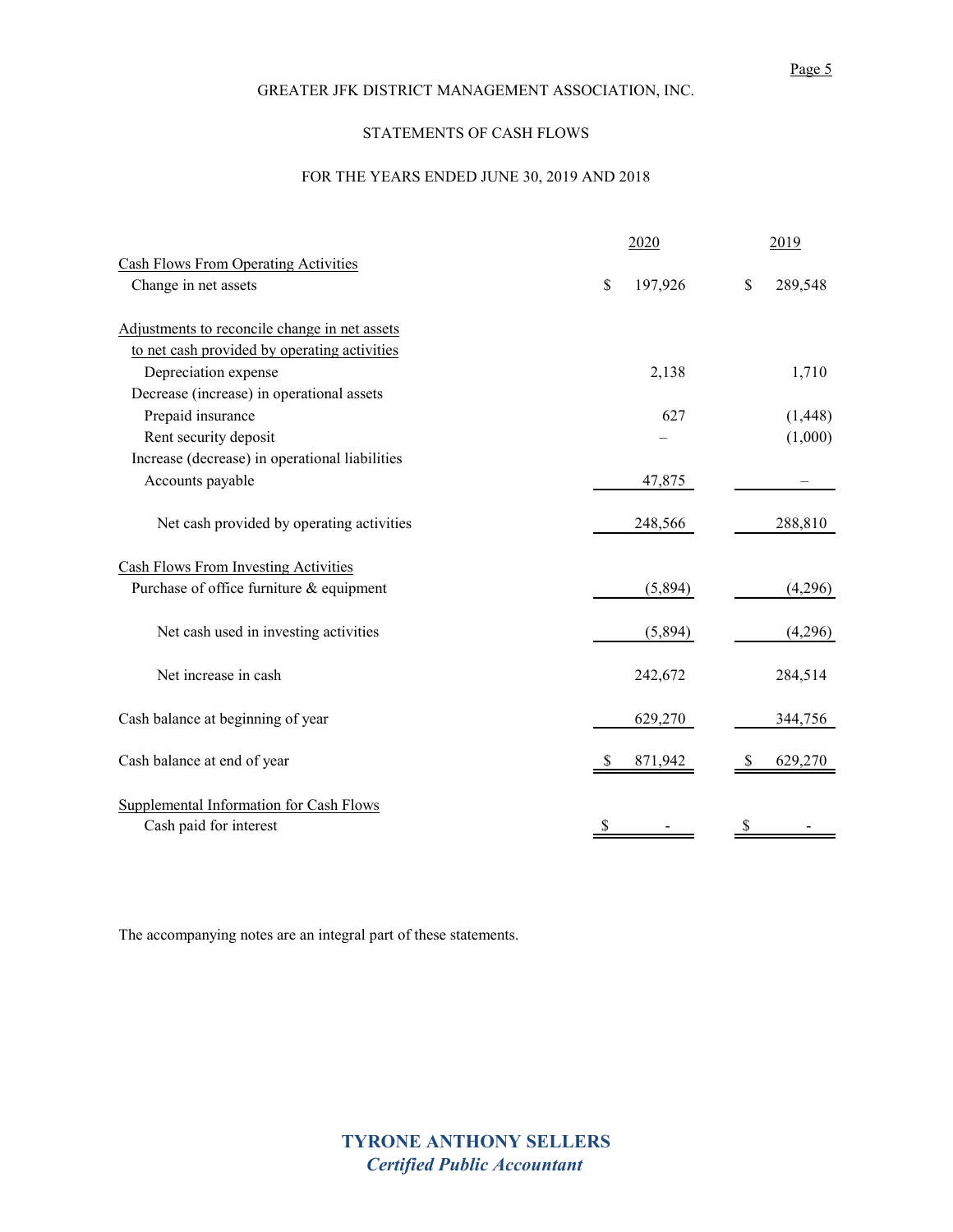## NOTES TO FINANCIAL STATEMENTS

### JUNE 30, 2020

#### Note 1 – ORGANIZATION AND SIGNIFICANT ACCOUNTING POLICIES

Greater JFK District Management Association, Inc. (the "Organization") was formed on June 19, 2017 under Section 402 of the Not-For-Profit Corporation Law of the State of New York. The primary purpose of the Organization is to manage the Greater JFK Business Improvement District ("BID"). The BID is located in Southeastern Queens County of New York and extends along both sides of Rockaway Blvd. from Baisley Blvd. to 183rd Street and includes 33 blocks between 147th Avenue and Rockaway Blvd. and 18 blocks between Nassau Expressway and Rockaway Blvd.

A summary of significant accounting policies of the Organization are as follows.

Basis of Accounting – The accompanying financial statements were prepared on the accrual basis of accounting.

Capitalization and Depreciation – Furniture and equipment are recorded at cost, and are capitalized and depreciated over their estimated service lives using the straight-line method of depreciation. The estimated service life of the assets for depreciation purposes may be different from their actual economic useful lives. Furniture and equipment purchased with government contract funding are expensed in the year purchased.

Income Taxes – The Organization is exempt from federal income taxes under Section  $501(c)$  (3) of the Internal Revenue Code. The Organization has determined that there are no material uncertain tax positions that require recognition or disclosure in the financial statements. Periods ending June 30, 2017 and subsequent remain subject to examination by applicable taxing authorities.

Contributions – Contributions are recorded as contributions with donor restrictions or contributions without donor restrictions depending on the existence and/or nature of any donor restrictions. Contributions that are restricted by the donor is reported as an increase in net assets with donor restrictions and then reclassified to net assets without donor restrictions by incurring expenses satisfying the restricted purposes, by occurrence of the passage of time, or other events specified by donors. Donor restricted contributions received and expensed in the same fiscal year are reflected as contributions without donor restrictions.

Financial Statements – The Organization's financial statements adhere to the established standards for external financial statements provided by not-for-profit organizations which require that resources be classified for accounting and reporting purposes into two classes of net assets – with donor restrictions and without donor restrictions. All other net assets, including board-designated or appropriated amounts, are reported as part of the without donor restrictions class.

The financial statements include certain prior-year summarized comparative financial information in total but not by asset class. Such information does not include sufficient detail to constitute a presentation in conformity with generally accepted accounting principles. Accordingly, such information should be read in conjunction with the organization's financial statements for the year ended June 30, 2019, from which the summarized information was derived.

Functional Expense – Expenses are summarized and categorized based upon their functional classification as either program or supporting services. Specific expenses that are readily identifiable to a single program or activity are charged directly to that function. Certain categories of expenses are attributable to more than one program or supporting function. Therefore, these expenses require allocation on a reasonable basis that is consistently applied. The expenses that are allocated include payroll, payroll taxes and employee benefits, rent, insurance and other type expenses which are allocated on the basis of employees' time and effort.

# **TYRONE ANTHONY SELLERS**  *Certified Public Accountant*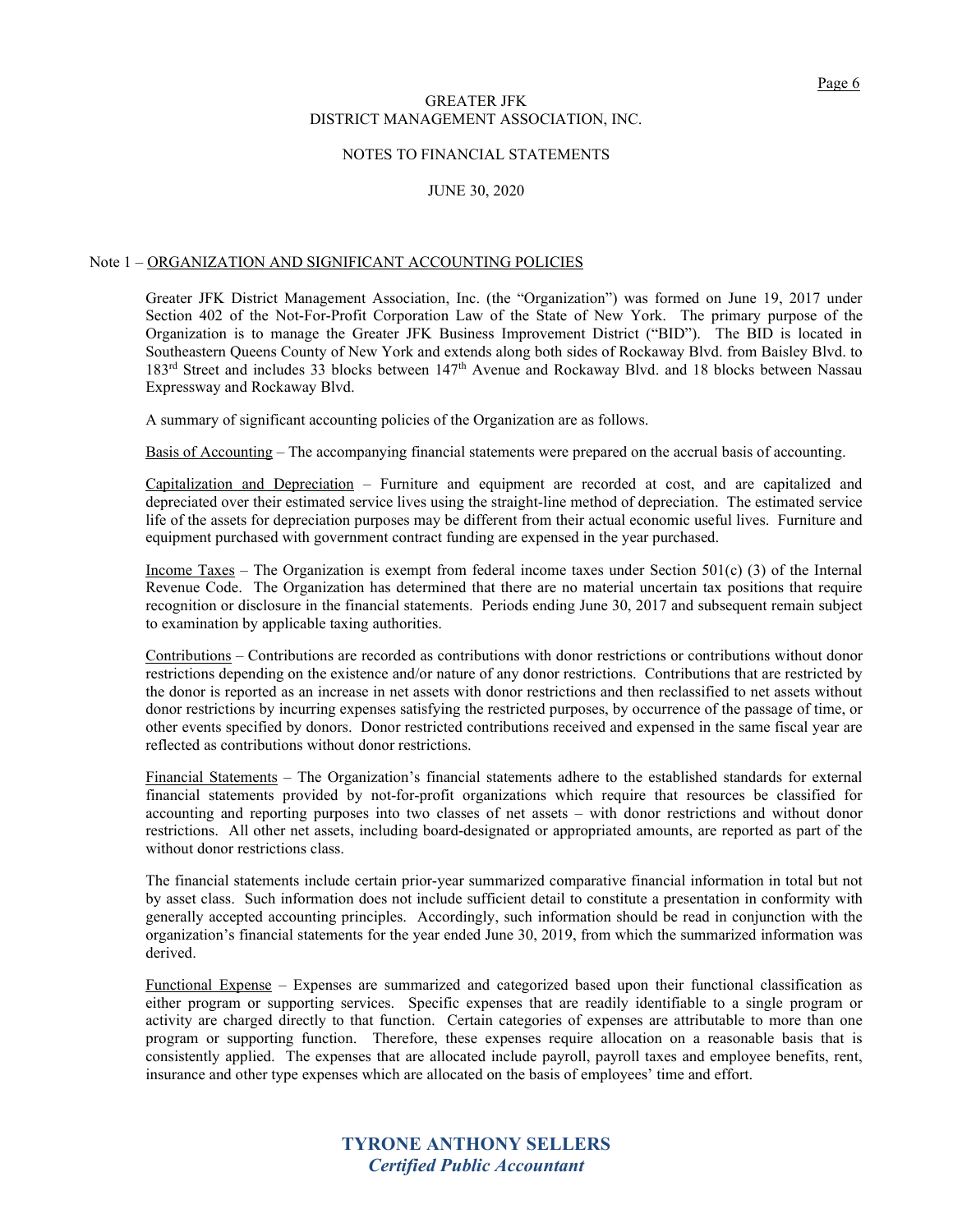## NOTES TO FINANCIAL STATEMENTS

## JUNE 30, 2020

### Note 1 – ORGANIZATION AND SIGNIFICANT ACCOUNTING POLICIES (continued)

Cash and Cash Equivalents – The Organization maintains its cash in bank deposit accounts which at times may exceed federally insured limits. Accounts are guaranteed by the Federal Deposit Insurance Corporation (FDIC) up to certain limits. At June 30, 2020, and June 30, 2019, the Organization had approximately \$621,942 and \$379,270, respectively, in excess of FDIC-insured limits. The Organization has not experienced any losses in such accounts. The Organization believes it is not exposed to any significant credit risk on cash. For purposes of the balance sheets and statements of cash flows, the Organization considers all highly liquid investments, which are readily convertible into known amounts of cash and have a maturity of three months or less when acquired to be cash equivalents. As of June 30, 2020, there were no accounts considered to be cash equivalents.

Subsequent Events – Management has evaluated subsequent events through November 25, 2020, the date the financial statements were available to be issued. No significant subsequent events have been identified that would require adjustment or disclosure in the financial statements. In early 2020, the coronavirus that causes COVID-19 spread to the United States and caused business disruption in the area in which the Organization primarily operates. While the disruption is currently expected to be temporary, there is considerable uncertainty around the duration of this disruption. At this time, the financial impact and duration cannot be reasonably estimated. The Organization did not have a need to apply for a Payroll Protection Program loan.

Estimates – The preparation of financial statements in conformity with generally accepted accounting principles requires management to make estimates and assumptions that affect the reported amounts of assets and liabilities and disclosure of contingent assets and liabilities at the date of the financial statements and the reported amounts of revenues and expenses during the reporting period. Actual results could differ from those estimates.

## Note 2 – LIQUIDITY AND AVAILABILITY OF FINANCIAL ASSETS

The Organization has \$873,935 of financial assets available within 1 year of the balance sheet date to meet cash needs for general expenditure consisting of cash of \$871,942, and prepaid expenses of \$1,993. None of the financial assets are subject to donor or other contractual restrictions that make them unavailable for general expenditure within one year of the balance sheet date. The Organization has a goal to maintain financial assets, which consist of cash and/or short-term investments, on hand to meet 60 days of normal operating expenses, which are, on average, approximately \$83,836. The Organization has a policy to structure its financial assets to be available as its general expenditures, liabilities, and other obligations come due.

## Note 3 – ASSESSMENT REVENUE

The Organization entered into a contract with the City of New York acting through its agency, Department of Small Business Services, to provide the BID with the following supplemental services; Public Safety and Security, Sanitation and Maintenance, District Identity and Marketing, Industry Networking and Labor Force Development, Technical Services and Planning Studies for Project Development, Advocacy and Administration, and additional services including Capital Improvements which the City of New York may determine useful. The contract is for a five year period commencing July 1, 2017 and ending June 30, 2022 and may be renewed for another five years at the sole discretion of the City of New York.

The City of New York ("City") agreed to pay the Organization all of the proceeds actually collected by the City pursuant to a special assessment levied by the City upon real property within the BID. The assessment collected and received for the fiscal years ended June 30, 2020 and June 30, 2019 were \$500,000 and \$500,000, respectively. The amount due from the City as of June 30, 2020 and June 30, 2019 was \$-0-.

# **TYRONE ANTHONY SELLERS**  *Certified Public Accountant*